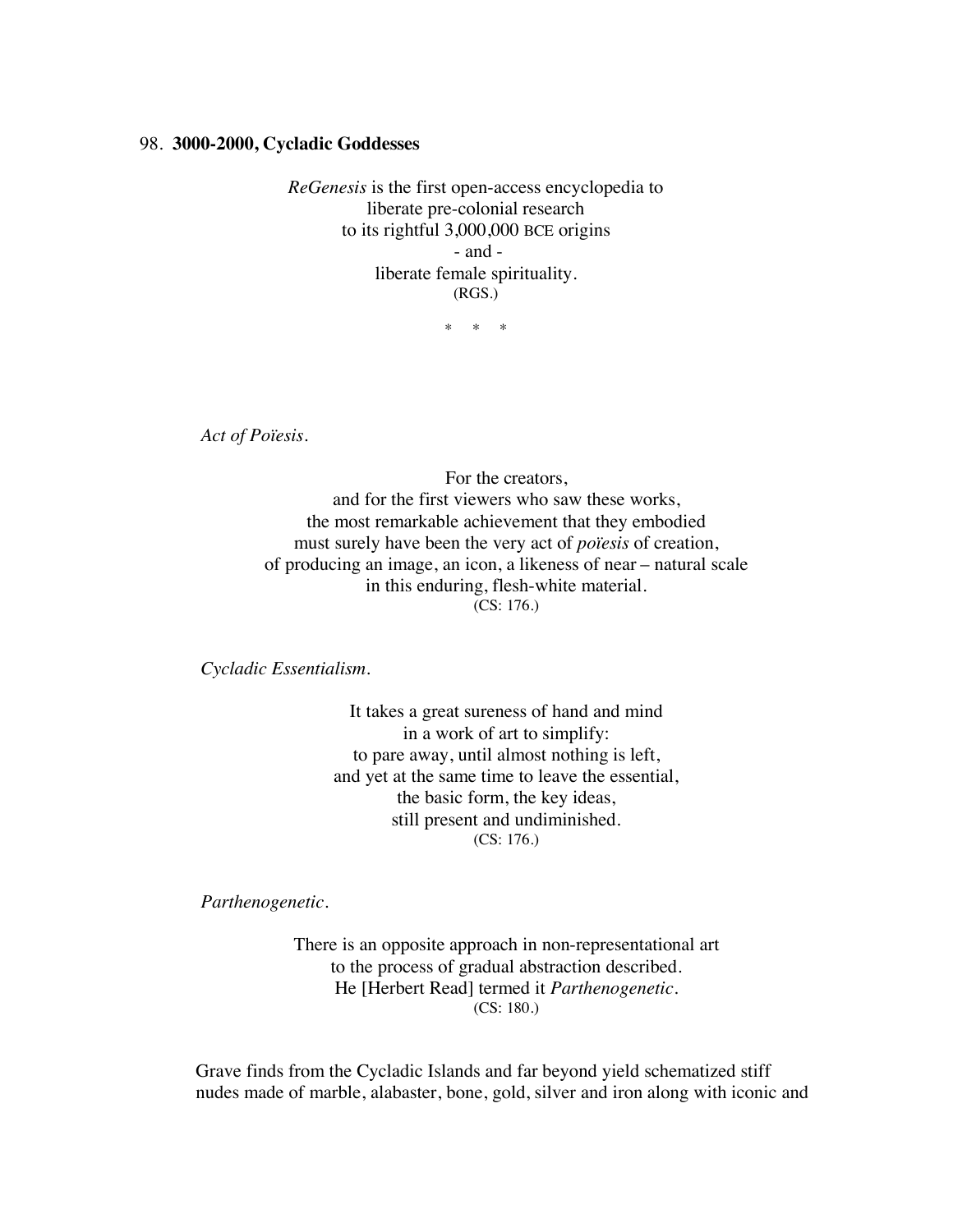stylized diversity. Selected examples are: bone nudes from Keros – Syros; marble plastiras type from the Grotta – Pelos Culture; nudes with winged arms; and beaked like anthropomorphic birds – goddesses with pronounced vulvas. Additional discoveries are Egyptian nudes with folded arms and jeweled eyes; large cruciform deities from Cyprus; Babylonian and French violin deities plus enhanced Anatolian examples.

Selected Greek locations/islands of the earliest Cycladic burial discoveries are: Keros; Naxos at Gratta; Kephala and Aghia Irini at Kea; Sikyon; Antiparos; Siphnos; Despotikon; Kampos at Paros; Saliagos; Kastri at Syros; and later Crete; Melos; Siteia; Euboia; and Thera. (CS: 25-30; (RGS.)

Many of the schematized nudes include evidence of ochre (iron oxide). As discussed above in the Kapthurin entry, \* ocher (or ochre) was the beginning of a "*symbolic culture* that 'long antedates the production of representational imagery on inanimate surfaces.'" (ECC: 509-510.) Over the centuries, ocher continues to appear on ancient grave finds including the ongoing Cycladic discoveries both in Europe and beyond. The use of ochre pigments including red, purple and yellow "emphasizes the womblike quality of the tombs, and the process of regeneration." (TLG: 61.) \* (RGS: 285,000, Ochre at Kapthurin Formation Plus Other Sites).

The Re-Generating Womb.

For Old European cultures, time moved in [lunar] cycles, not a [solar] terminating line. The worldview applied as much to life and death as to sowing and harvest. Regeneration \* immediately followed death. The stiff white goddess specifically linked death with re-generation through her exaggerated pubic triangle. The proportions of the figurines [figures] draw attention to the womb promising regeneration from the body of the goddess so at death, when one's remains are placed in the tomb, he or she symbolically re-enters the goddess body to be reborn. …[T]he eternal cycle of birth, life, death, and return (TLG: 21, 42).

*\*(Regeneration, re-birth, new beginnings, transformation, new creations, etc.)*

For a comprehensive examination of the Cycladic period and images, see: Renfrew, Colin. *The Cycladic Spirit: Masterpieces from the Nicholas P. Goulandris Collection*. New York, NY: Abrams, 1989. (CS; COG: 434.)

Further research regarding Cypriot finds and discoveries:

Karageorghis, Jacqueline. *Kypris: The Aphrodite of Cyprus: Ancient Sources and Archaeological Evidence*. Nicosia, Cyprus: A.G. Leventis Foundation, 2005. (K)

Vagnetti, Lucia. "Stone Sculpture in Chalcolithic Cyprus." *Bulletin of the American Schools of Oriental Research* No. 282/283, Symposium: Chalcolithic Cyprus (May-Aug. 1991): 139-151. (SSCC.)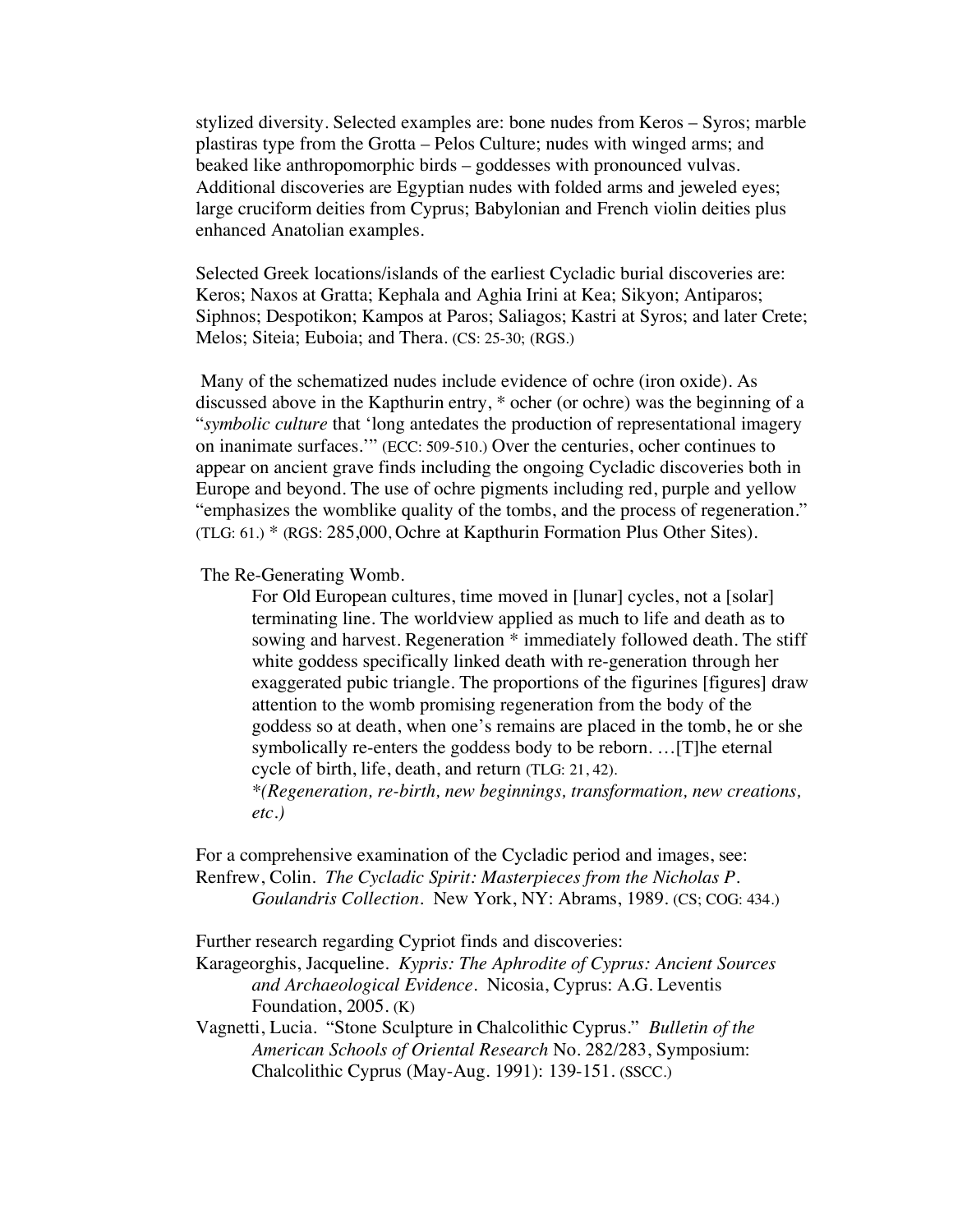Further research on the origins of ochre and related rituals:

- Caldwell, Duncan. "Supernatural Pregnancies: Common Features and New Ideas Concerning Upper Paleolithic Feminine Imagery." *Arts & Cultures.* Geneva, Switzerland: Barbier-Mueller Museums, 2010. 52-75. (SPC.)
- Dunbar, Robin Ian MacDonald, Chris Knight, and Camilla Power, Eds. *The Evolution of Culture: A Historical and Scientific Overview.* Edinburgh, *Scotland*: Edinburgh University Press, 1999. (EC.)

Greenspan, Stanley and Stuart Shaker. *The First Idea: How Symbols, Language, and Intelligence Evolved from Our Early Primate Ancestors to Modern Humans.* Cambridge, MA: Da Capo Press 2004. (FI.)

Hovers, Erella, Shimon Ilani, et al. "An Early Case of Color Symbolism: Ochre Use by Modern Humans in Qafzeh Cave." *Current Anthropology* 44.4 (Aug.-Oct. 2003): 491-522. (ECC.)

- Knight, C. *Blood Relations: Menstruation and the Origins of Culture*. New Haven, CT: Yale University Press. 1991. (BR.)
- Lincoln, Bruce. *Emerging from the Chrysalis: Studies in Rituals of Women's Initiation.* Cambridge MA: Harvard University Press. 1981. (EFTC.)
- Marshack, Alexander. "On Paleolithic Ochre and the Early Uses of Color and Symbols." *Current Anthropology* 22.2 (Apr. 1981): 188-191. (POE.)
- McBrearty, S. "The Middle Pleistocene of East Africa*." Human Roots: Africa and Asia in the Middle Pleistocene.* Eds. Lawrence S. Barham, and K. Robson-Brown. Bristol, England: Published for the Centre for Human Evolutionary Research at the University of Bristol, by the Western Academic & Specialist Press, 2001. 81- 92. (MPEA.)
- Zorich, Zach. "Neanderthals in Color." *Archaeology* 65.3 (May-Jun. 2012): 18. (NC.)
- Van Gennep, Arnold. *The Rites of Passage*. Trans. M. B. Vizedom and G. L. Caffee. (1908.) Chicago, IL: University of Chicago Press, 1960. (RP.)

Further ancient ochre research: 1,000,000-50,000, Early (Lower Paleolithic) Age; 500,000 - 300,000, Dark Mother Tan-Tan of Morocco; 285,000, Ochre at Kapthurin Formation Plus Other Sites; 92,000, Qafzeh Cave and Ochre Symbolism; 70,000, Blombos Cave and V Shaped Engraving; 50,000, African Homo Sapiens Migrations and Matrilineal Motherline; 10,000, Grotta dell' Addaura; 2600-2000, Early Bronze Age, Crete, Chthonian \* Prepalatial/Early Minoan (EM I-III); and 1500, Lachish Ewer, Triangle, and Menorah. (RGS.) **\*** (Earth mother, Chthonia.)

Further research on GSA vulva photos: 34,000-28,000, Les Eyzies Vulva Engravings, Dordogne Caves; 30,000-25,000, Aurignacian Age; 30,000-25,000, Goddess of Willendorf, Austria; 25,000-20,000, Goddess of Laussel; 5300-4300, Climactic Phase and Script in Old Europe; 2600-2000, Early Bronze Age, Crete, Chthonian; and 400, Celtic Sheela-na-gig. (RGS.)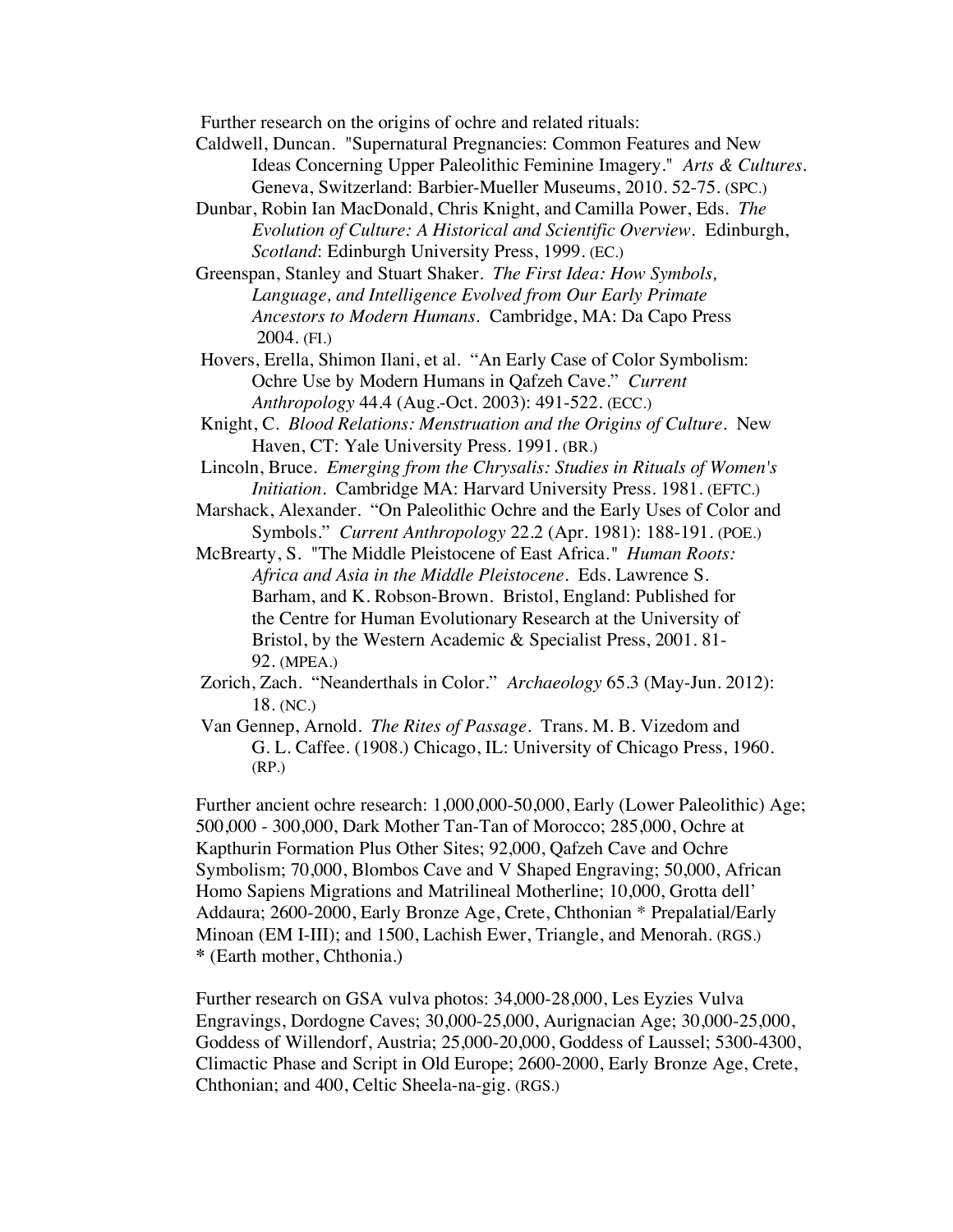Further triangle/vulva/V research: 70,000, Blombos Cave; 5300-4300, Climactic Phase and Script in Old Europe; 34,000-28,000, Les Eyzies Vulva Engravings, Dordogne Caves; 31,000, Chauvet Cave and Vulva Engravings; 8000/7000-5000, Early Neolithic; 7000-5000, Early Neolithic Crete; 5500-3500, Cucuteni (Tripolye) Culture, Eastern Europe; 4000-3500, Gavrinis, Brittany France; 2000, Asherah; 1790-1700, Goddess of Kultepe, Anatolia; and 1500, Lachish Ewer, Triangle, and Menorah. (RGS.)

IMAGE: EARLY CYCLODIC CULTURES: OLD EUROPEAN. PHOTO: © GSA. DESCRIPTION: ILLUSTRATION OF EARLY CYCLODIC CULTURES. SLIDE LOCATION CYCLODIC, SHEET 4, ROW 1, SLEEVE 1, SLIDE #25, BCE. CU\_CYO\_S4\_R1\_SL1\_S25. SHOT ON LOCATION: BRITISH MUSEUM: LONDON, ENGLAND. NOTE 1: FIELDWORK PROJECT 1998.

IMAGE: PRECURSOR OF CYCLADIC FIGURES: LATE NEOLITHIC. PHOTO: © GSA. DESCRIPTION: PRECURSOR OF CYCLADIC FIGURES INC. BEAK (BA BIRD) NOSE, PRONOUNCED BREASTS PLUS "DEEPLY – CLEFTED TRIANGULAR VULVA," AEGEAN ISLANDS. (SV: 46-47.) SLIDE LOCATION CYCLADIC, SHEET 3, ROW 2, SLEEVE 2, SLIDE #36, 4500-3200 (LATE NEOLITHIC) BCE. CU\_CYO\_S3\_R2\_SL2\_S36.

SHOT ON LOCATION: BRITISH MUSEUM: LONDON, ENGLAND. NOTE 1: FIELDWORK PROJECT 1998.

IMAGE: CYCLODIC – TYPE NEOLITHIC DEITY, EGYPT. PHOTO: © GSA. DESCRIPTION: CYCLODIC – TYPE EGYPTIAN DEITY FOLDED ARMS, LAPIS INLAID EYES, AND STYLIZED PUBIC AREA. SLIDE LOCATION EGYPT, ADDENDUM 2, ROW 2, SLEEVE 5, SLIDE #31, 4000-3600 BCE. CO\_EGY\_AD2\_R2\_SL5\_S31.jpg SHOT ON LOCATION: BRITISH MUSEUM: LONDON, ENGLAND. NOTE 1: A MEMORIAL ITEM BURIED WITH ADULTS AND CHILDREN. NOTE 2: THIS EGYPTIAN DEITY IS A CLOSE FACSIMILE TO THE IVORY SHEELA – NA – GIG IN THE ANCIENT PETRIE COLLECTION AS NOTED BY M. A. MURRAY. (FEF.)

NOTE 3: FIELDWORK PROJECT 1998.

IMAGE: CYCLADIC TERRACOTTA PLANK DEITY: CYPRUS. IMAGE © GSA. DESCRIPTION: FEMALE CYCLADIC PLANK TERRACOTTA FIGURE (RED BURNISHED WARE), CYPRUS. EARLY CYPRIOT, 2000-1900 BCE. SLIDE LOCATION KARVONIDES, IPHOTO, GETTY IMAGES 2011: (PREVIOUSLY MOBILEME GALLERY), SHEET , ROW , SLEEVE , IMAGE #DSCN2782. SHOT ON LOCATION: GETTY VILLA MUSEUM: MALIBU, CALIFORNIA. NOTE 1: FIELDWORK PROJECT 2011. PHOTO NOTE: ILLUSTRATION TBD, CHRISI KARVONIDES TEAM.

IMAGE: SCHEMATIZED VIOLIN DEITIES: CYCLADIC. PHOTO: © GSA. DESCRIPTION: GRAVE FINDS INCLUDING SCHEMATIZED VIOLIN DEITIES (GROTTA – PELOS CULTURE.) SLIDE LOCATION CYCLADIC, SHEET 1, ROW 2, SLEEVE 3, SLIDE #5, 3300-2700 BCE. CU\_CYO\_S1\_R2\_SL3\_S5.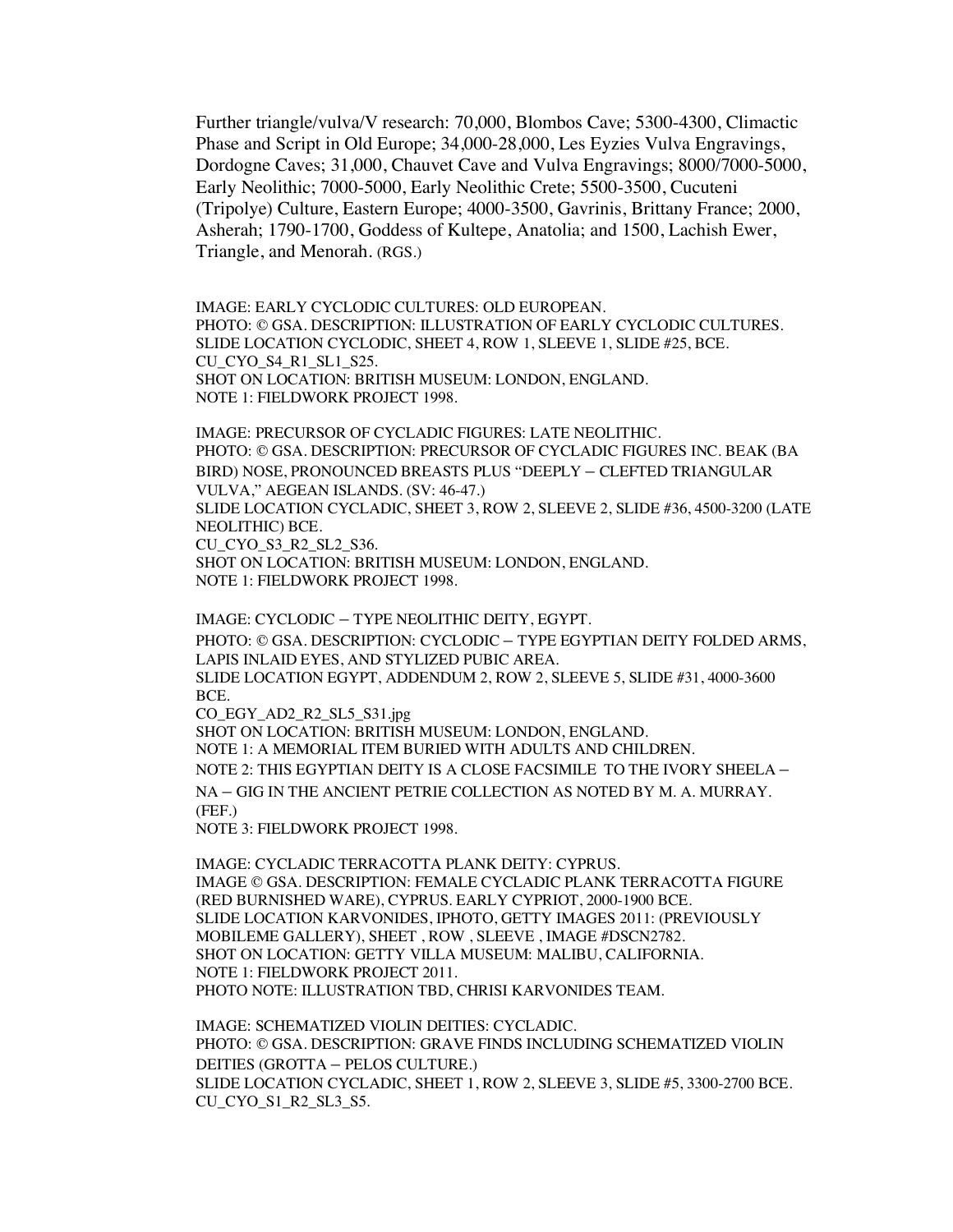SHOT ON LOCATION: BRITISH MUSEUM: LONDON, ENGLAND. NOTE 1: SIMILAR IMAGES ARE ALSO FOUND IN (ANATOLIA) TURKEY, EUROPE, NORTHERN MESOPOTAMIA, AND THROUGHOUT THE GREEK ISLANDS. NOTE 2: FOR EARLIER SOUTHERN LEVANT FINDS, SEE THE RITUAL VIOLIN DEITIES FROM THE GILAT SANCTUARY, 4500-3600 BCE CHALCOLITHIC/ COPPER PERIOD. NOTE 3: FIELDWORK PROJECT 1984.

IMAGE: SCHEMATIZED VIOLIN-SHAPED FEMALE DEITY: NANTES, FRANCE. IMAGE : © GSA. DESCRIPTION: NEOLITHIC FEMALE DEITY FROM CAMP OR FORT-HARROUARD, MARCILLY-SUR-EURE, NANTES, FRANCE. (LIKELY RE. GROTTA – PELOS CULTURE.)

SLIDE LOCATION NEO. PAL. FRENCH, SHEET 5, ROW 1, SLEEVE 2, SLIDE #2, BCE. CU\_NPF\_S5\_R1\_SL2\_S2.jpg

ON LOCATION: MUSÉE DES ANTIQUITÉS NATIONALES: SAINT-GERMAIN-EN-LAYE, FRANCE.

NOTE 1: MUSÉE DES ANTIQUITÉS NATIONALES IS LOCATED JUST OUTSIDE OF PARIS.

NOTE 2: FIELDWORK PROJECT 1980'S.

PHOTO NOTE: ILLUSTRATION TBD, CHRISI KARVONIDES TEAM.

IMAGE: CYCLODIC GODDESS FROM KAPROS CEMETERY: AMORGOS, GREECE. PHOTO: © GSA. DESCRIPTION: MARBLE PLASTIRAS TYPE OF CYCLADIC DEITY WITH AMPLE THIGHS, RECEDING PUBIC AREA AND FOLDED ARMS THAT ARE CUT AWAY FROM THE TORSO, KAPROS CEMETERY, AMORGOS, GREECE. (GROTTA – PELOS CULTURE.)

SLIDE LOCATION CYCLODIC, SHEET 3, ROW 3, SLEEVE 5, SLIDE #10, 3000-28000 BCE. CU\_CYO\_S3\_R3\_SL5\_S10.

SHOT ON LOCATION: BRITISH MUSEUM: LONDON, ENGLAND. NOTE 1: FIELDWORK PROJECT 1998.

IMAGE: CYCLADIC WITH PUBIC DETAIL: KEROS/SYROS CULTURE. PHOTO: © GSA. DESCRIPTION: CYCLADIC (CHALANDRIANI TYPE) STIFF MARBLE NUDE WITH DETAILED PUBIC TRIANGLE, KEROS – SYROS CULTURE. SLIDE LOCATION CYCLADIC, SHEET 3, ROW 3, SLEEVE 3, SLIDE #8, 2400-2200 BCE. CU CYO S3 R3 SL3 S8. SHOT ON LOCATION: BRITISH MUSEUM: LONDON, ENGLAND.

NOTE 1: FIELDWORK PROJECT 1998.

IMAGE: TWO CYCLODIC FIGURES: CYPRUS, GREECE. PHOTO © GSA. DESCRIPTION: TWO EARLY CYCLADIC FIGURES WITH ARM FOLDED, SLIDE LOCATION KARVON , IPHOTO, GETTY IMAGES 2011: (PREVIOUSLY MOBILEME GALLERY), SHEET , ROW , SLEEVE , IMAGE #DSCN2762, 2700-2500 BCE: ON LOCATION: GETTY VILLA MUSEUM: MALIBU, CALIFORNIA. NOTE 1: FIELDWORK PROJECT 2011. PHOTO NOTE: ILLUSTRATOR, CHRISI KARVONIDES TEAM.

IMAGE: CRUCIFORM DEITY FROM YIALIA OR POMOS: CYPRUS, GREECE. PHOTO: © GSA. DESCRIPTION: DEITY IN KA POSTURE WEARING A CRUCIFORM NECKLACE WITH HEAD TILTED BACK AND KNEES SLIGHTLY BENT: FROM REGION OF POMOS, CYPRUS. (SSCC: 141.)

SLIDE LOCATION CYPRUS, SHEET 2, ROW 4, SLEVE 4, SLIDE #19, C. 3000-2500 BCE. CU CYP S2 R4 SL4 S19.

SHOT ON LOCATION: CYPRUS ARCHAEOLOGICAL MUSEUM: NICOSIA, CYPRUS. NOTE 1: LATER CRUCIFORM CATHEDRALS OF EUROPE.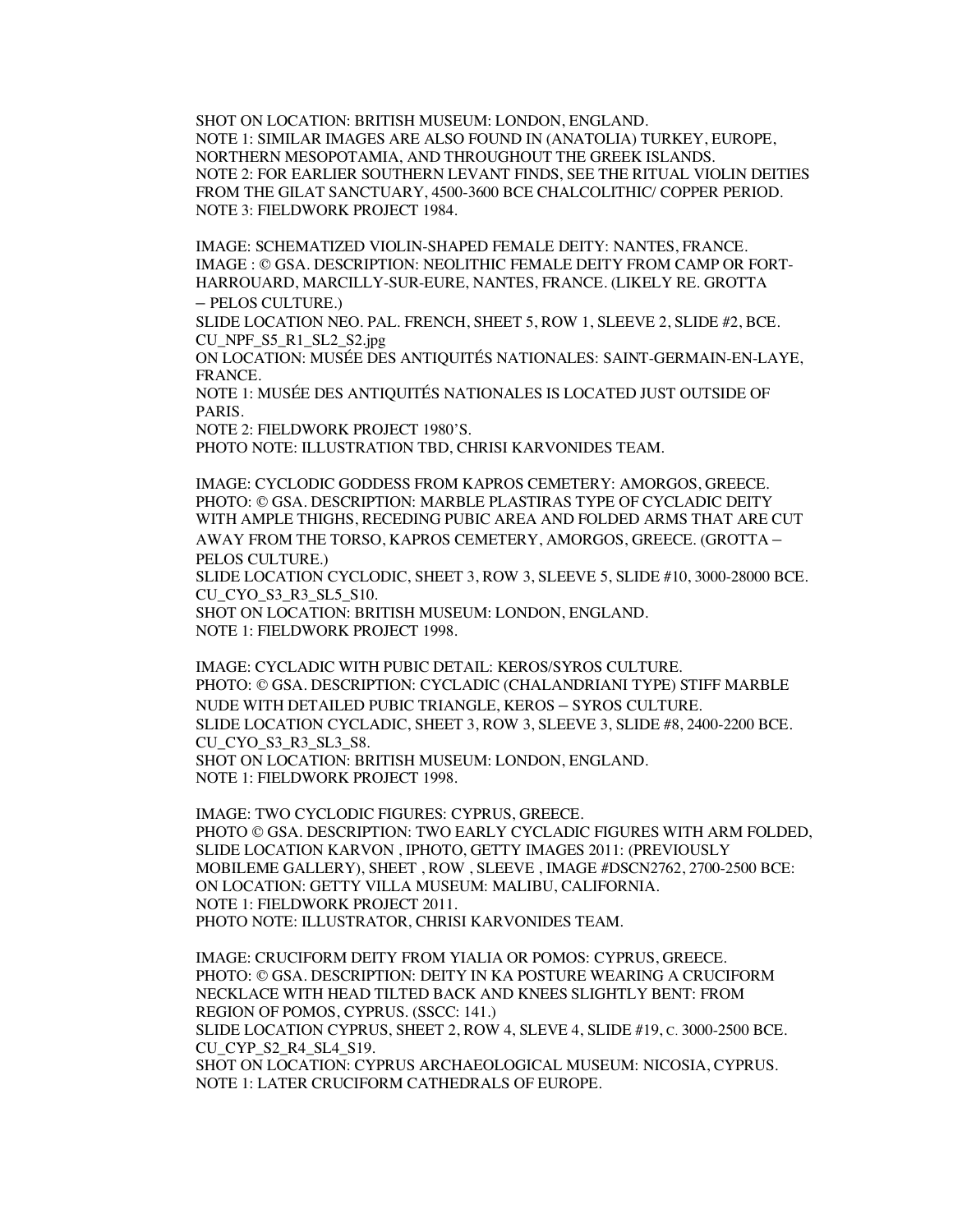THE ENTIRE BODY OF THE GODDESS IS REPRESENTED IN THE MEGALITHIC TOMBS OF WESTERN EUROPE, WHOSE SHAPE SHEDS AN INTERESTING LIGHT ON THE LATER CRUCIFORM CATHEDRALS OF EUROPE. PLANS OF TOMBS INSIDE CAIRNS. THE NEOLITHIC PASSAGE-GRAVE CULTURE OF IRELAND (CARROWKEEL, COUNTY SLIGO, NW IRELAND); 2<sup>nd</sup> HALF 4<sup>th</sup> MILL. B. C. (LOG: 153, FIG. 236).

NOTE 2: ALSO SEE KNOWTH 1 AT NEWGRANGE, IRELAND. (LOG: 104, FIG. 170.) CORBELLED ROOF KNOWTH I INCLUDES TWO PASSAGE CHAMBERS, ONE UNDIFFERENTIATED THAT OPENS TO THE WEST PLUS A CRUCIFORM CHAMBER THAT OPENS TO THE EAST (RGS).

NOTE 3: FIELDWORK PROJECT 1986.

IMAGE: CRUCIFORM DEITY: CYPRUS, GREECE.

PHOTO: © GSA. DESCRIPTION: CRUCIFORM WITH OUTSTRETCHED ARMS. SLIDE LOCATION KARVON , IPHOTO, GETTY IMAGES 2011: (PREVIOUSLY MOBILEME GALLERY), SHEET , ROW , SLEEVE , IMAGE #DSCN2759, c. 3,000 BCE. SHOT ON LOCATION: GETTY VILLA MUSEUM: MALIBU, CALIFORNIA. NOTE 1: FIELDWORK PROJECT 2011. PHOTO NOTE: ILLUSTRATOR, CHRISI KARVONIDES' TEAM.

IMAGE: CYCLADIC NUDES.

PHOTO: © GSA. DESCRIPTION: CYCLADIC NUDES WITH WINGED ARMS. (LOG: 203, FIG. 321.)

SLIDE LOCATION KARVON, IPHOTO, IMAGES 2011: (PREVIOUSLY MOBILEME GALLERY), SHEET , ROW , SLEEVE , SLIDE #DSCN2772, BCE.. SHOT ON LOCATION: GETTY VILLA MUSEUM: MALIBU, CALIFORNIA. NOTE 1: FIELDWORK PROJECT 2011. PHOTO NOTE: ILLUSTRATION TBD, CHRISI KARVONIDES' TEAM.

IMAGE: CYCLADIC NUDES: KEROS/SYROS CULTURE, GREECE. PHOTO: © GSA. DESCRIPTION: CYCLADIC BONE NUDES, KEROS – SYROS CULTURE, CYCLADIC ISLANDS.

SLIDE LOCATION RE-GENESIS PHASE 2, SHEET 2, ROW 2, SLEEVE 5, SLIDE #4, 2800- 2300 BCE.

IT\_RPT\_S2\_R2\_SL5\_S4.jpg

SHOT ON LOCATION: BRITISH MUSEUM: LONDON, ENGLAND. NOTE 1: FIELDWORK PROJECT 1980-1985.

IMAGE: GOLD AND SILVER MOTHER GODDESS NUDE: HASANOGLAN VILLAGE, (ANATOLIA) TURKEY.

PHOTO: © GSA. DESCRIPTION: METICULOUSLY RENDERED GOLD AND SILVER MOTHER GODDESS NUDE IN CLASSIC CYCLODIC POSTURE INCLUDING FOLDED ARMS WITH DISTINCT PUBIC AREA, HASANOGLAN VILLAGE, (ANATOLIA) TURKEY. (ACI: 111.)

SLIDE LOCATION TURKEY, SHEET 56, ROW 3, SLEEVE 5, SLIDE #666, 2100 BCE. CO\_TUR\_S56\_R3\_SL5\_S666.jpg

SHOT ON LOCATION: MUSEUM OF ANATOLIAN CULTURES: ANKARA, (ANATOLIA) TURKEY.

NOTE 1: FIELDWORK PROJECT 1986.

IMAGE: MINUTE CYCLODIC FEMALE BRONZE IMAGE: (ANATOLIA) TURKEY. PHOTO: © GSA. DESCRIPTION: MINUTE CYCLODIC FEMALE BRONZE IMAGE, WITH WINGED ARMS, (ANATOLIA) TURKEY. SLIDE LOCATION TURKEY, SHEET 65, ROW 3, SLEEVE 3, SLIDE #823, c. 3,000-2,000 BCE.

CO\_TUR\_S65\_R3\_SL3\_S823